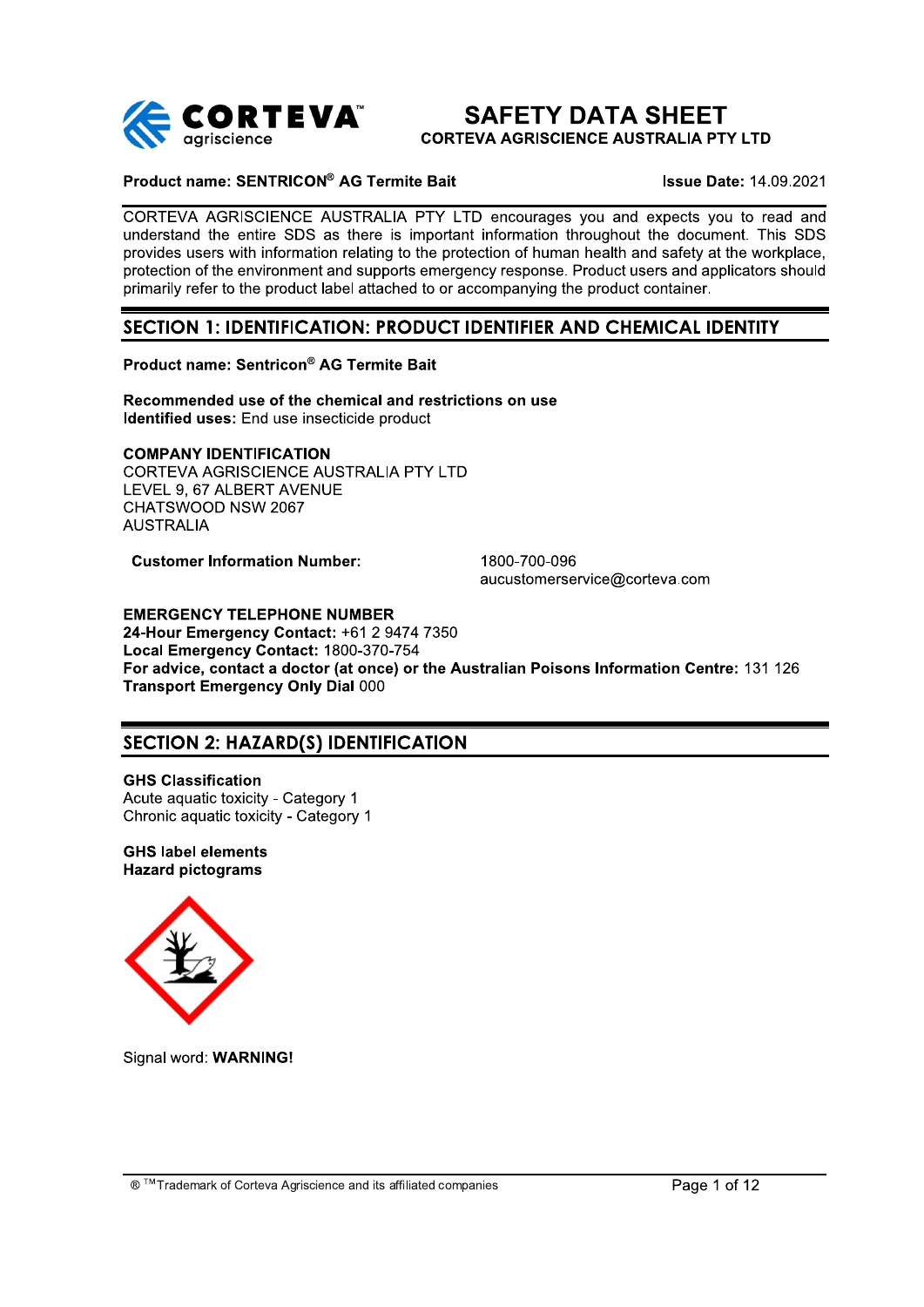## **Hazard statements**

Very toxic to aquatic life with long lasting effects.

#### **Precautionary statements Prevention**

Avoid release to the environment.

## **Response**

Collect spillage.

## **Disposal**

Dispose of contents/ container to an approved waste disposal plant.

## **Other hazards**

No data available

## **SECTION 3: COMPOSITION AND INFORMATION ON INGREDIENTS. IN ACCORDANCE WITH SCHEDULE 8**

| <b>Component</b>      | <b>CASRN</b> | lConcentration       |  |
|-----------------------|--------------|----------------------|--|
| <b>I</b> Hexaflumuron | 86479-06-3   | 0.5%                 |  |
| <b>I</b> Cellulose    | 9004-34-6    | $>$ 90.0 - < 100.0 % |  |
| l Balance i           | N/A          | ≤ 0.5 %              |  |

## **SECTION 4: FIRST AID MEASURES**

## **Description of first aid measures**

General advice: If potential for exposure exists refer to Section 8 for specific personal protective equipment.

Inhalation: Move person to fresh air. If person is not breathing, call an emergency responder or ambulance, then give artificial respiration; if by mouth to mouth use rescuer protection (pocket mask etc). Call a poison control center or doctor for treatment advice.

Skin contact: Take off contaminated clothing. Rinse skin immediately with plenty of water for 15-20 minutes. Call a poison control center or doctor for treatment advice.

Eye contact: Hold eyes open and rinse slowly and gently with water for 15-20 minutes. Remove contact lenses, if present, after the first 5 minutes, then continue rinsing eyes. Call a poison control center or doctor for treatment advice.

Ingestion: No emergency medical treatment necessary.

Most important symptoms and effects, both acute and delaved: Aside from the information found under Description of first aid measures (above) and Indication of immediate medical attention and special treatment needed (below), any additional important symptoms and effects are described in Section 11: Toxicology Information.

## Indication of any immediate medical attention and special treatment needed

Notes to physician: No specific antidote. Treatment of exposure should be directed at the control of symptoms and the clinical condition of the patient. Have the Safety Data Sheet, and if available, the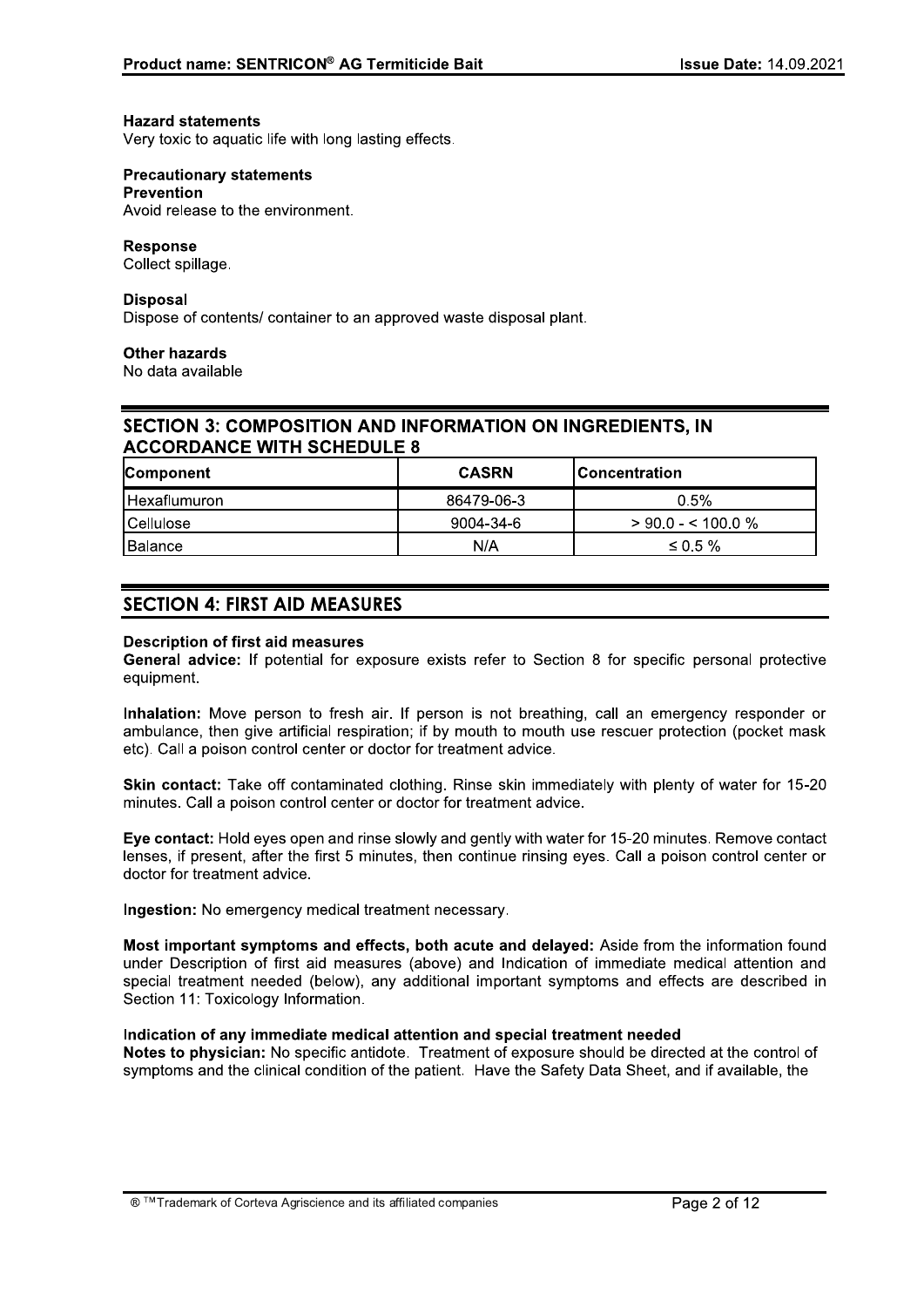product container or label with you when calling a poison control center or doctor, or going for treatment.

## **SECTION 5: FIREFIGHTING MEASURES**

## Hazchem code: 2Z

Suitable extinguishing media: Water. Dry chemical fire extinguishers. Carbon dioxide fire extinguishers. Foam.

Unsuitable extinguishing media: No data available

## Special hazards arising from the substance or mixture

Hazardous combustion products: During a fire, smoke may contain the original material in addition to combustion products of varying composition which may be toxic and/or irritating. Combustion products may include and are not limited to: Carbon monoxide. Carbon dioxide. Combustion products may include trace amounts of: Nitrogen oxides. Hydrogen fluoride. Hydrogen chloride.

Unusual Fire and Explosion Hazards: None known.

## **Advice for firefighters**

Fire Fighting Procedures: Keep people away. Isolate fire and deny unnecessary entry. Consider feasibility of a controlled burn to minimize environment damage. Foam fire extinguishing system is preferred because uncontrolled water can spread possible contamination. Soak thoroughly with water to cool and prevent re-ignition. Cool surroundings with water to localize fire zone. Contain fire water runoff if possible. Fire water run-off, if not contained, may cause environmental damage. Review the "Accidental Release Measures" and the "Ecological Information" sections of this (M)SDS.

Special protective equipment for firefighters: Wear positive-pressure self-contained breathing apparatus (SCBA) and protective fire fighting clothing (includes fire fighting helmet, coat, trousers, boots, and gloves). If protective equipment is not available or not used, fight fire from a protected location or safe distance.

## **SECTION 6: ACCIDENTAL RELEASE MEASURES**

Personal precautions, protective equipment and emergency procedures: Use appropriate safety equipment. For additional information, refer to Section 8: Exposure Controls and Personal Protection.

Environmental precautions: Prevent from entering into soil, ditches, sewers, waterways and/or groundwater. See Section 12: Ecological Information. Spills or discharge to natural waterways is likely to kill aquatic organisms.

Methods and materials for containment and cleaning up: Contain spilled material if possible. Small spills: Sweep up. Collect in suitable and properly labeled containers. Large spills: Contact Corteva Agriscience for clean-up assistance. See Section 13: Disposal Considerations, for additional information.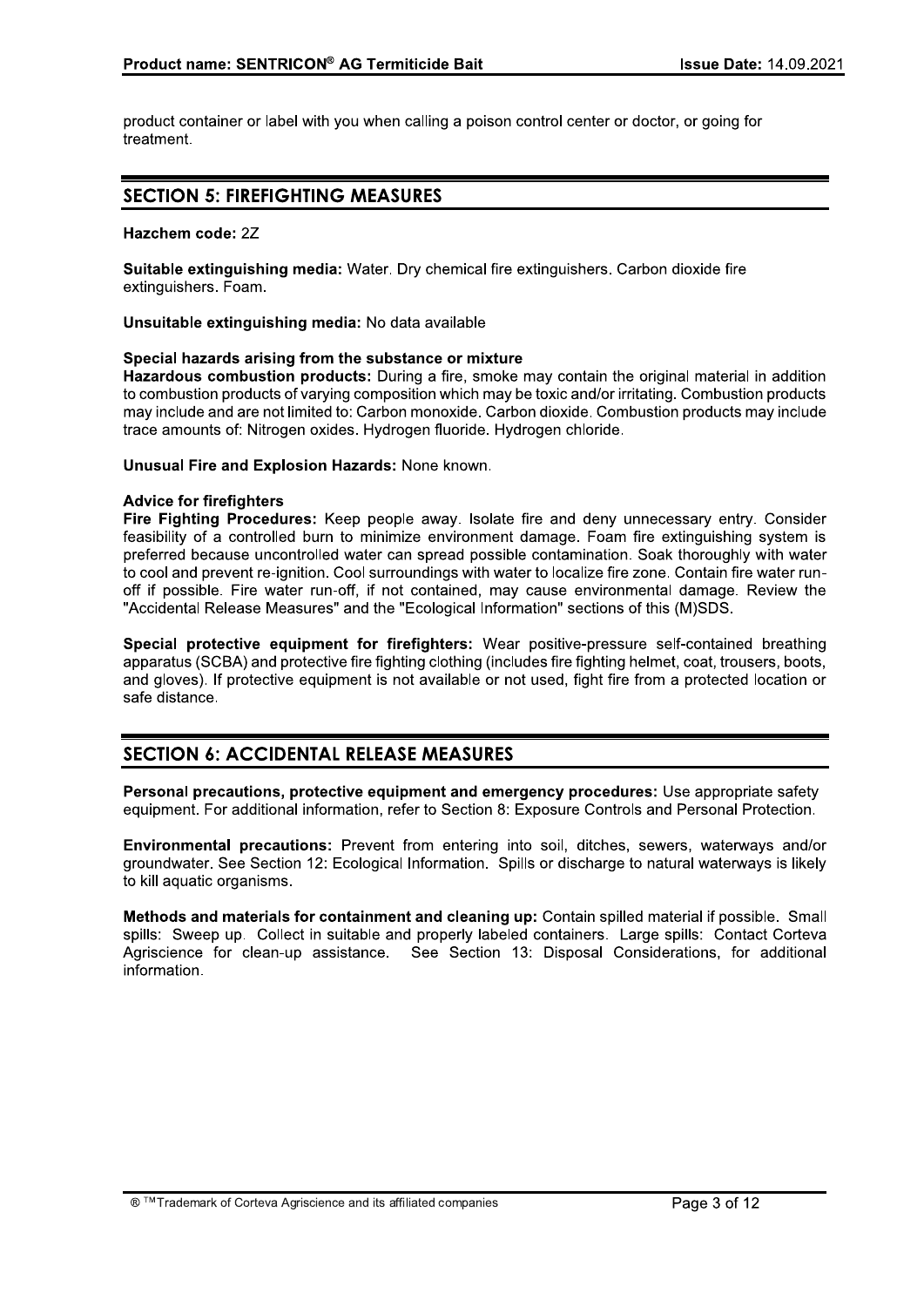## 7. HANDLING AND STORAGE, INCLUDING HOW THE CHEMICAL MAY BE SAFELY **USED**

Precautions for safe handling: Keep out of reach of children. Do not swallow. Avoid contact with eyes, skin, and clothing. Avoid breathing dust or mist. Wash thoroughly after handling. Use with adequate ventilation. See Section 8: EXPOSURE CONTROLS AND PERSONAL PROTECTION.

Conditions for safe storage: Store in a dry place. Store in original container. Do not store near food, foodstuffs, drugs or potable water supplies.

## **SECTION 8: EXPOSURE CONTROLS AND PERSONAL PROTECTION**

## **Control parameters**

Exposure limits are listed below, if they exist.

| Component    | <b>Regulation</b> | <b>Type of listing</b> | <b>Value/Notation</b>  |
|--------------|-------------------|------------------------|------------------------|
| Hexaflumuron | Dow IHG           | TWA                    | $0.05 \,\mathrm{mg/m}$ |
| Cellulose    | ACGIH             | TWA                    | 10 mg/m $3$            |
|              | AU OEL            | TWA                    | 10 mg/m $3$            |

RECOMMENDATIONS IN THIS SECTION ARE FOR MANUFACTURING, COMMERCIAL BLENDING AND PACKAGING WORKERS. APPLICATORS AND HANDLERS SHOULD SEE THE PRODUCT LABEL FOR PROPER PERSONAL PROTECTIVE EQUIPMENT AND CLOTHING.

## **Exposure controls**

Engineering controls: Use local exhaust ventilation, or other engineering controls to maintain airborne levels below exposure limit requirements or quidelines. If there are no applicable exposure limit requirements or quidelines, general ventilation should be sufficient for most operations. Local exhaust ventilation may be necessary for some operations.

## Individual protection measures

Eye/face protection: Use safety glasses (with side shields). If there is a potential for exposure to particles which could cause eye discomfort, wear chemical goggles.

## **Skin protection**

Hand protection: Use gloves chemically resistant to this material when prolonged or frequently repeated contact could occur. Use chemical resistant gloves classified under standard AS/NZS 2161.10: Protective gloves against chemicals and micro-organisms. Examples of preferred glove barrier materials include: Polyvinyl chloride ("PVC" or "vinyl"). Neoprene. Nitrile/butadiene rubber ("nitrile" or "NBR"). When prolonged or frequently repeated contact may occur, a glove is recommended to prevent contact with the solid material.

NOTICE: The selection of a specific glove for a particular application and duration of use in a workplace should also take into account all relevant workplace factors such as, but not limited to: Other chemicals which may be handled, physical requirements (cut/puncture protection, dexterity, thermal protection), potential body reactions to glove materials, as well as the instructions/specifications provided by the glove supplier.

Other protection: Wear clean, body-covering clothing.

Respiratory protection: Respiratory protection should be worn when there is a potential to exceed the exposure limit requirements or quidelines. If there are no applicable exposure limit requirements or quidelines, wear respiratory protection when adverse effects, such as respiratory irritation or discomfort have been experienced, or where indicated by your risk assessment process. For most conditions, no respiratory protection should be needed; however, in dusty atmospheres, use an approved particulate respirator.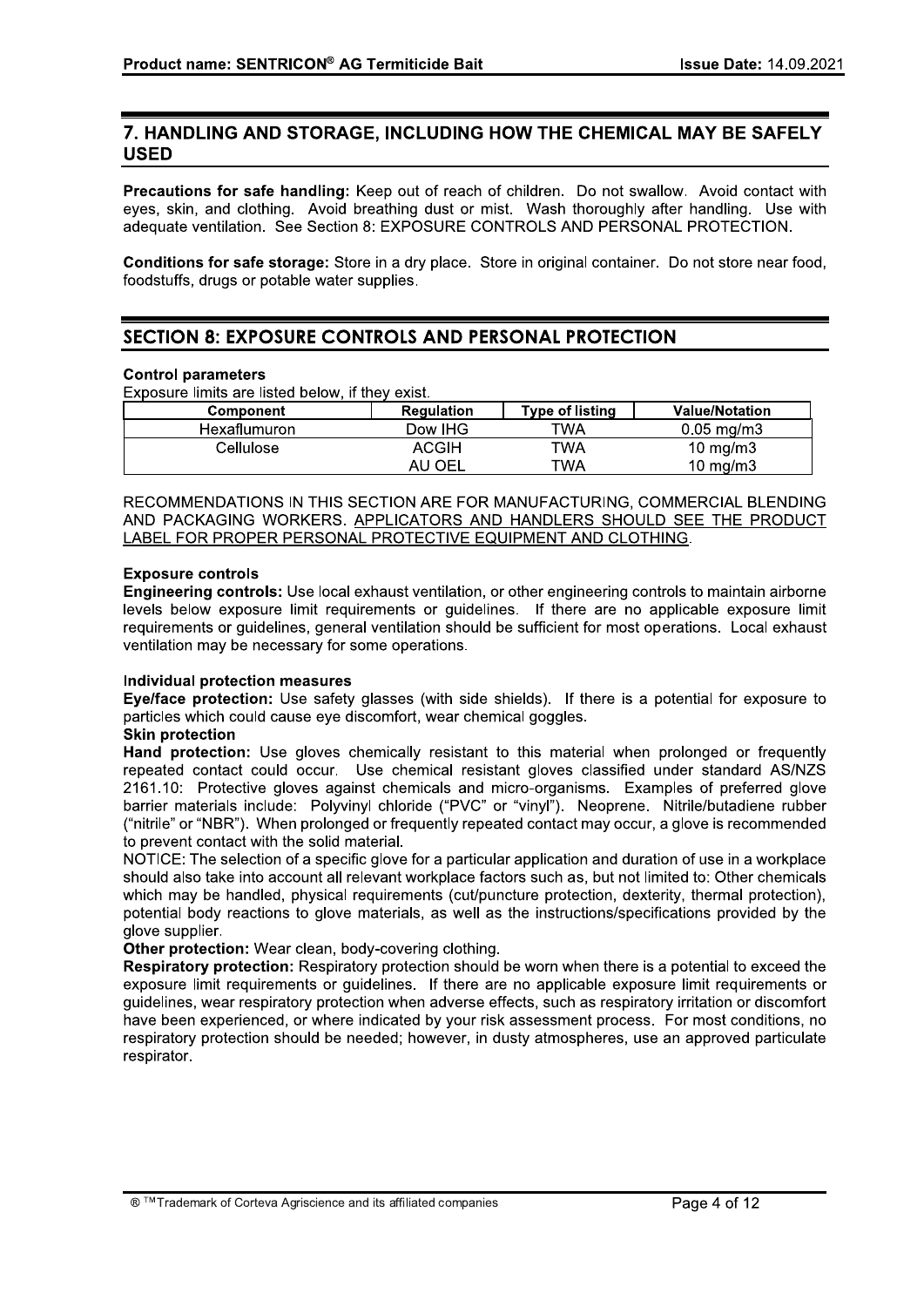The following should be effective types of air-purifying respirators: Organic vapour cartridge with a particulate pre-filter.

Other Information: Selection and use of personal protective equipment should be in accordance with the recommendations in one or more of the relevant Australian/New Zealand Standards, including: AS/NZS 1336: Recommended practices for occupational eye protection.

AS/NZS 1337: Personal eye protection - Eye and face protectors for occupational applications.

AS/NZS 1715: Selection, use and maintenance of respiratory protective equipment.

AS/NZS 2161: Occupational protective gloves.

AS/NZS 2210: Occupational protective footwear.

AS/NZS 4501: Occupational protective clothing Set

## **SECTION 9: PHYSICAL AND CHEMICAL PROPERTIES**

## Appearance

| <b>Physical state</b>                             | Solid.                 |
|---------------------------------------------------|------------------------|
| Colour                                            | White                  |
| Odour                                             | Odourless              |
| <b>Odour Threshold</b>                            | No data available      |
| рH                                                | No test data available |
| <b>Melting point/range</b>                        | No test data available |
| <b>Freezing point</b>                             | No test data available |
| Boiling point (760 mmHg)                          | No test data available |
| Flash point - closed cup                          | No test data available |
| <b>Evaporation Rate (Butyl Acetate</b><br>$= 1$   | No test data available |
| Flammability (solid, gas)                         | No data available      |
| <b>Lower explosion limit</b>                      | No test data available |
| <b>Upper explosion limit</b>                      | No test data available |
| <b>Vapour Pressure</b>                            | No test data available |
| <b>Relative Vapour Density (air = 1)</b>          | No test data available |
| <b>Relative Density (water = 1)</b>               | No test data available |
| <b>Water solubility</b>                           | No test data available |
| <b>Partition coefficient: n-</b><br>octanol/water | No data available      |
| <b>Auto-ignition temperature</b>                  | No test data available |
| <b>Decomposition temperature</b>                  | No test data available |
| <b>Kinematic Viscosity</b>                        | No test data available |
| <b>Explosive properties</b>                       | No                     |
| <b>Oxidizing properties</b>                       | No                     |
| Molecular weight                                  | No data available      |

NOTE: The physical data presented above are typical values and should not be construed as a specification.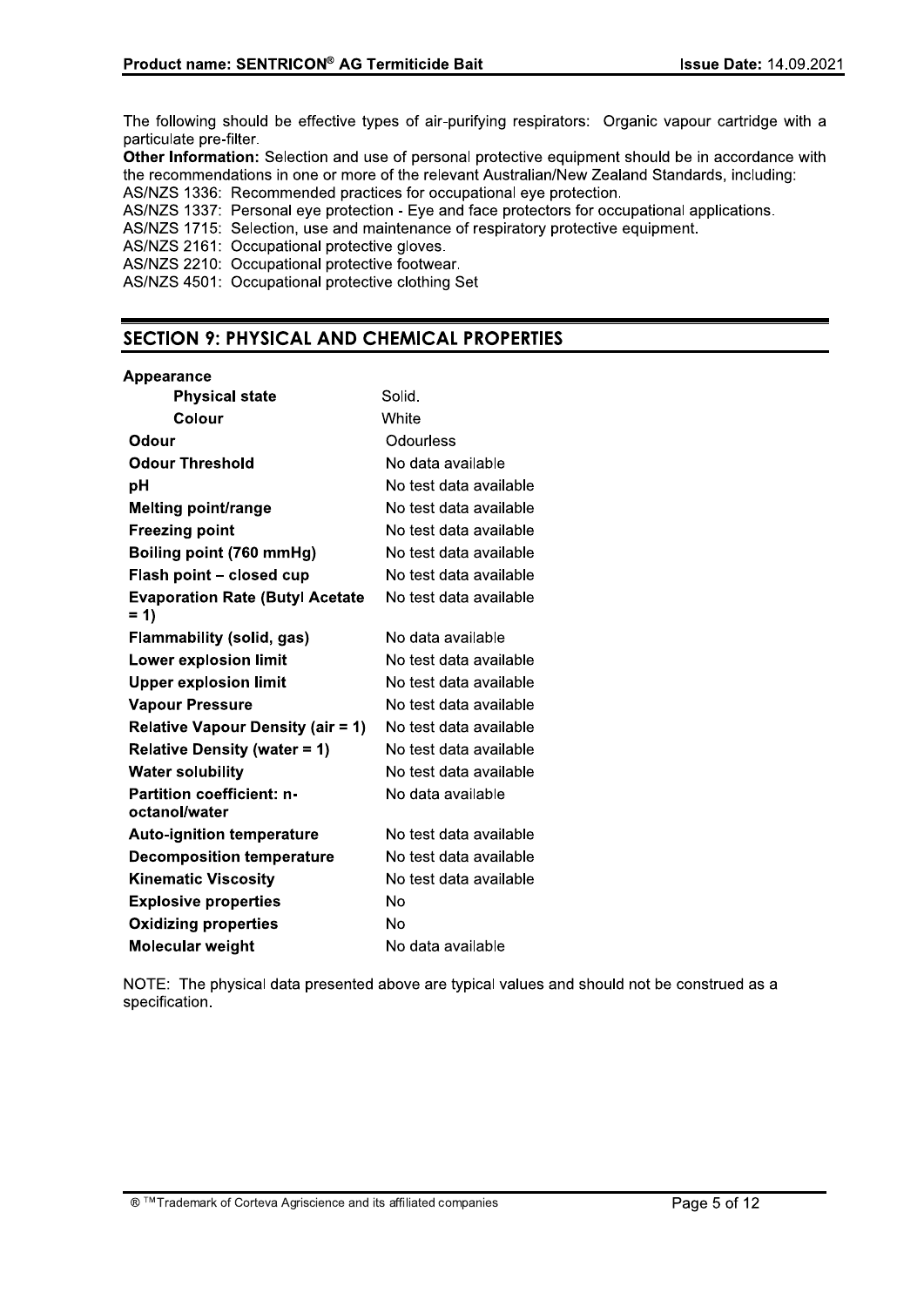## **SECTION 10: STABILITY AND REACTIVITY**

Reactivity: No dangerous reaction known under conditions of normal use.

Chemical stability: Stable under recommended storage conditions. See Storage, Section 7.

Possibility of hazardous reactions: Polymerization will not occur.

Conditions to avoid: Active ingredient decomposes at elevated temperatures.

Incompatible materials: Avoid contact with oxidizing materials. Avoid contact with: Strong bases.

Hazardous decomposition products: Decomposition products depend upon temperature, air supply and the presence of other materials. Decomposition products can include trace amounts of: Hydrogen chloride. Hydrogen fluoride. Nitrogen oxides.

## **SECTION 11: TOXICOLOGICAL INFORMATION**

## **Acute toxicity**

## **Acute oral toxicity**

Very low toxicity if swallowed. Harmful effects not anticipated from swallowing small amounts.

As product: Single dose oral LD50 has not been determined. Based on information for component(s): LD50, Rat > 5,000 mg/kg. Estimated.

## **Acute dermal toxicity**

Prolonged skin contact is unlikely to result in absorption of harmful amounts.

As product: The dermal LD50 has not been determined. Based on information for component(s): LD50, Rat > 2.000 mg/kg. Estimated

## **Acute inhalation toxicity**

No adverse effects are anticipated from single exposure to dust. Based on the available data. narcotic effects were not observed. Based on the available data, respiratory irritation was not observed.

As product: The LC50 has not been determined.

## **Skin corrosion/irritation**

Brief contact is essentially non-irritating to skin.

## Serious eve damage/eve irritation

Solid or dust may cause irritation or corneal injury due to mechanical action.

## **Sensitization**

Based on information for component(s): Did not cause allergic skin reactions when tested on guinea pigs.

For respiratory sensitization: No relevant data found.

## Specific Target Organ Systemic Toxicity (Single Exposure)

Available data are inadequate to determine single exposure specific target organ toxicity.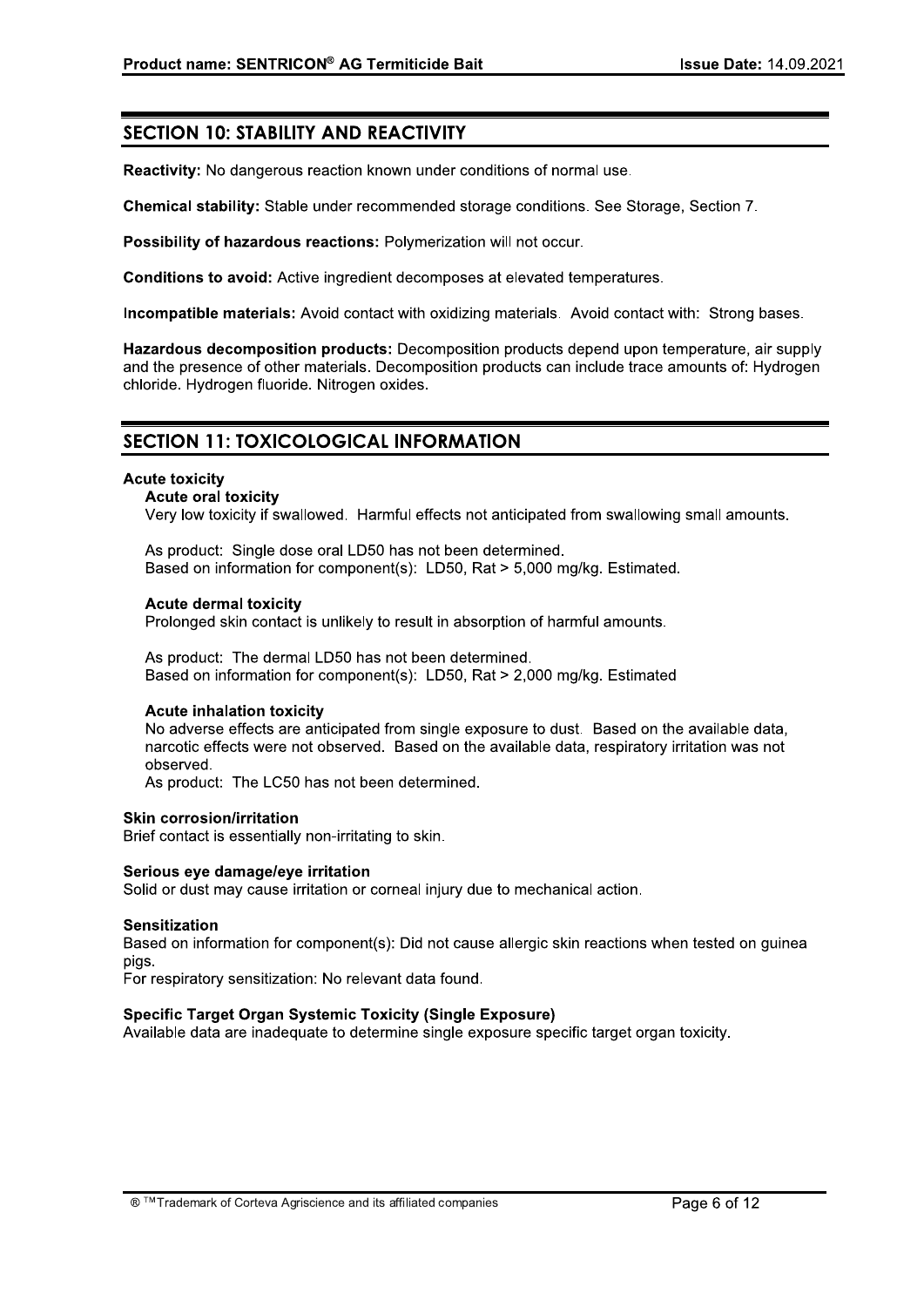## **Specific Target Organ Systemic Toxicity (Repeated Exposure)**

For the active ingredient: Hexaflumuron. In animals, effects have been reported on the following organs: Blood. Liver. Spleen.

May cause methemoglobinaemia, thereby impairing the blood's ability to transport oxygen.

## Carcinogenicity

Component(s) did not cause cancer in laboratory animals.

## **Teratogenicity**

Component(s) did not cause birth defects or any other foetal effects in laboratory animals.

## **Reproductive toxicity**

For the active ingredient: In animal studies, did not interfere with reproduction.

For the major component(s): In animal studies, cellulose has been shown to interfere with fertility and reproduction as a result of nutritional deficiencies associated with extremely high dietary concentrations of cellulose.

## **Mutagenicity**

For the active ingredient: Hexaflumuron. In vitro genetic toxicity studies were negative in some cases and positive in other cases. Animal genetic toxicity studies were negative.

## **Aspiration Hazard**

Based on physical properties, not likely to be an aspiration hazard.

## **COMPONENTS INFLUENCING TOXICOLOGY:**

## Hexaflumuron

## **Acute inhalation toxicity**

No adverse effects are anticipated from single exposure to dust. Based on the available data. narcotic effects were not observed. Based on the available data, respiratory irritation was not observed.

LC50, Rat, male and female, 4 Hour, Dust > 7.0 mg/l

## **Cellulose**

## **Acute inhalation toxicity**

The LC50 has not been determined.

## **Balance**

## **Acute inhalation toxicity**

The LC50 has not been determined

## **SECTION 12: ECOLOGICAL INFORMATION**

Ecotoxicological information appears in this section when such data is available.

## **Ecotoxicity**

## **Hexaflumuron**

## Acute toxicity to fish

Material is very highly toxic to aguatic organisms on an acute basis (LC50/EC50 < 0.1 mg/L in the most sensitive species).

LC50. Oncorhynchus mykiss (rainbow trout), static test, 96 Hour, > 0.5 mg/l

LC50, Lepomis macrochirus (Bluegill sunfish), 96 Hour, > 100 mg/l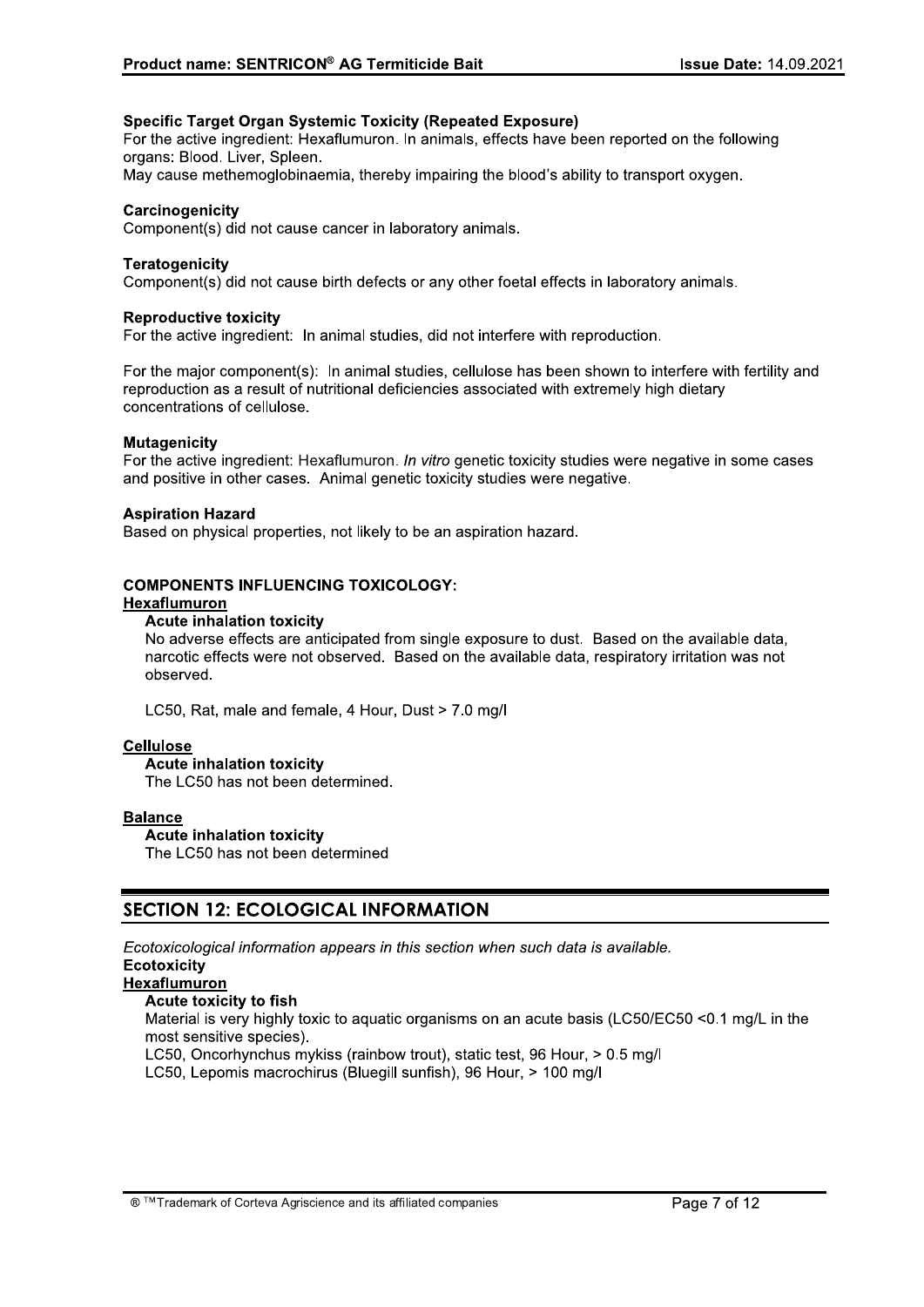#### $\mathbf{r}$ Acute toxicity to aquatic invertebrates

#### l. Acute toxícity to algae/aquatic plants

Product name: SENTRICON® AG Termiticide Bait<br>
Acute toxicity to aquatic invertebrates<br>
EC50, Daphnia magna (Water flea), 48 Hour, 0.000111 mg/l<br>
Acute toxicity to algae/aquatic plants<br>
ErC50, Pseudokirchneriella subcapitat Mater toxicity to aquatic invertebrates<br>EC50, Daphnia magna (Water flea), 48 Hour, 0.000111 mg/l<br>Acute toxicity to algae/aquatic plants<br>ErC50, Pseudokirchneriella subcapitata (green algae), 96 Hour, > 3.2 mg/l<br>Toxicity to

#### $\mathbf{r}$ Toxicity to bacteria

EC50, activated sludge, 3 Hour, > 100 mg/l, OECD 209 Test

#### $\mathbf{r}$ Chronic toxicity to aquatic invertebrates

#### $\mathbf{r}$ Toxicity to Above Ground Organisms

Acute toxicity to aquatic invertebrates<br>EC50, Daphnia magna (Water flea), 48 Hour, 0.000111 mg/l<br>Acute toxicity to algae/aquatic plants<br>ErC50, Pseudokirchneriella subcapitata (green algae), 96 Hour<br>Toxicity to bacteria<br>EC5

Acute toxicity to algae/aquatic plants<br>ErC50, Pseudokirchneriella subcapitata (green algae), 96 Ho<br>Toxicity to bacteria<br>EC50, activated sludge, 3 Hour, > 100 mg/l, OECD 209 Test<br>Chronic toxicity to aquatic invertebrates<br>NO Toxicity to bacteria<br>
EC50, activated sludge, 3 Hour, > 100 mg/l, OECD 209 Test<br>
Chronic toxicity to aquatic invertebrates<br>
NOEC, Daphnia magna (Water flea), 21 d, 0.000001 mg/l<br>
Toxicity to Above Ground Organisms<br>
Materia Toxicity to bacteria<br>
EC50, activated sludge, 3 Hour, > 100 mg/l, OECD 209 Test<br>
Chronic toxicity to aquatic invertebrates<br>
NOEC, Daphnia magna (Water flea), 21 d, 0.000001 mg/l<br>
Toxicity to Above Ground Organisms<br>
Materia Material is slightly toxic to birds on a dietary basis (LC50 between 1001 and 5000 ppm). Chronic toxicity to aquatic invertebrates<br>
NOEC, Daphnia magna (Water flea), 21 d, 0.000001 mg/l<br>
Toxicity to Above Ground Organisms<br>
Material is practically non-toxic to birds on an acute basis (LD50 > 2000 mg/kg).<br>
Oral Chronic toxicity to aquatic invertebrates<br>
NOEC, Daphnia magna (Water flea), 21 d, 0.000001 mg/l<br>
Toxicity to Above Ground Organisms<br>
Material is practically non-toxic to birds on an acute basis (LD50 > 2000 mg<br>
Oral LD50, **Toxicity to Above Ground Organisms**<br>
Material is practically non-toxic to birds on an acute basis (LD50 > 2000 mg/kg).<br>
Oral LD50, Colinus virginianus (Bobwhite quail), > 2000 mg/kg bodyweight.<br>
Material is slightly toxi

Contact LD50, Apis mellifera (bees), 48 Hour, > 100 micrograms/bee

#### $\overline{a}$ Toxicity to soil-awelling organisms

#### $\mathbb{R}^2$ <u>Cellulose</u>

**Toxicity to Above Ground Organisms**<br>
Material is practically non-toxic to birds on an acute basis (LD50 > 2000 mg/kg)<br>
Oral LD50, Colinus virginianus (Bobwhite quail), > 2000 mg/kg bodyweight.<br>
Material is slightly toxic Material is slightly toxic to birds on a dietary basis (LC5<br>Dietary LC50, Colinus virginianus (Bobwhite quail), 5 d<br>Contact LD50, Apis mellifera (bees), 48 Hour, > 100 m<br>Oral LD50, Apis mellifera (bees), 48 Hour, > 100 mi Acute toxicity to fish<br>Material is practically non-toxic to aquatic organisms on an acute basis Contact LD50, Apis mellifera (bees), 48 Hour, > 100 micrograms/bee<br>
Oral LD50, Apis mellifera (bees), 48 Hour, > 100 micrograms/bee<br>
Toxicity to soil-dwelling organisms<br>
LC50, Eisenia fetida (earthworms), 14 d, 880 mg/kg<br> (LC50/EC50/EL50/LL50 >100 mg/L in the most sensitive species tested). LC50, Fish, 96 Hour, > 100 mg/l **Cellulose**<br> **Acute toxicity to fish**<br>
Material is practically non-toxic to aquatic organisms on ar<br>
(LC50/EC50/EL50/LL50 >100 mg/L in the most sensitive s<br>
LC50, Fish, 96 Hour, > 100 mg/l<br> **Acute toxicity to algae/aquatic** Material is practically non-toxic to ac<br>
(LC50/EC50/EL50/LL50 >100 mg/L<br>
LC50, Fish, 96 Hour, > 100 mg/l<br> **Acute toxicity to algae/aquatic pla**<br>
EC50, Algae, 96 Hour, Growth rate i<br> **Toxicity to bacteria**<br>
LC50, Bacteria >

## Acute toxícity to aigae/aquatic plants

#### $\mathbb{R}^2$ **TOXICITY TO DACTEFIA**

LC50, Bacteria > 100 mg/l

#### $\mathbf{r}$ <u>Balance</u>

**Acute toxicity to fish**<br>No relevant data found.

## Persistence and degradability

## <u>Hexaflumuron</u>

Acute toxicity to algae/aquatic plan<br>EC50, Algae, 96 Hour, Growth rate in<br>Toxicity to bacteria<br>LC50, Bacteria > 100 mg/l<br>Balance<br>Acute toxicity to fish<br>No relevant data found.<br>Persistence and degradability<br>Hexaflumuron<br>Bio Blodegradar **alance**<br>
Acute toxicity to fish<br>
No relevant data found.<br>
exafflumuron<br>
exaffluming<br> **Exidedical State Section**<br>
Biodegradability: Material is readily biodegradable. Passes OECD test(s) for ready<br>
biodegradability.<br>
10-da Balance<br>
Acute toxicity to fish<br>
No relevant data found.<br>
Persistence and degradability<br>
Hexaflumuron<br>
Biodegradability: Material is rea<br>
biodegradability.<br>
10-day Window: Pass<br>
Biodegradation: 76 %<br>
Exposure time: 28 d<br>
M Acute toxicity to fish<br>
No relevant data found.<br>
Persistence and degradability<br>
Hexaflumuron<br>
Biodegradability: Material is readily biotologradability.<br>
10-day Window: Pass<br>
Biodegradation: 76 %<br>
Exposure time: 28 d<br>
Metho Blodegradation: 76 % Exposure time: 28 d rsistence and degradability<br>
<u>Riodegradability</u>: Material is readily biodegradable. Passes OECD<br>
biodegradability.<br>
10-day Window: Pass<br> **Biodegradation:** 76 %<br> **Exposure time:** 28 d<br> **Method:** OECD Test Guideline 301D or lability: Material is readily biodegradable. Pa<br>bility.<br>ndow: Pass<br>lation: 76 %<br>time: 28 d<br>ECD Test Guideline 301D or Equivalent<br>al Oxygen Demand: 4.72 mg/mg<br>n Water (1/2-life): 22 days, pH 7<br>of Corteva Agriscience and its

Stability in Water (1/2-life): 22 days, pH 7<br>
T<sup>M</sup> Trademark of Corteva Agriscience and its affiliated companies<br> **O**<sup>™</sup>Trademark of Corteva Agriscience and its affiliated companies<br>
Page 8 of 12  $\mathbb{L}$ Theoretical Oxygen Demand: 4.72 mg/mg Stability in Water (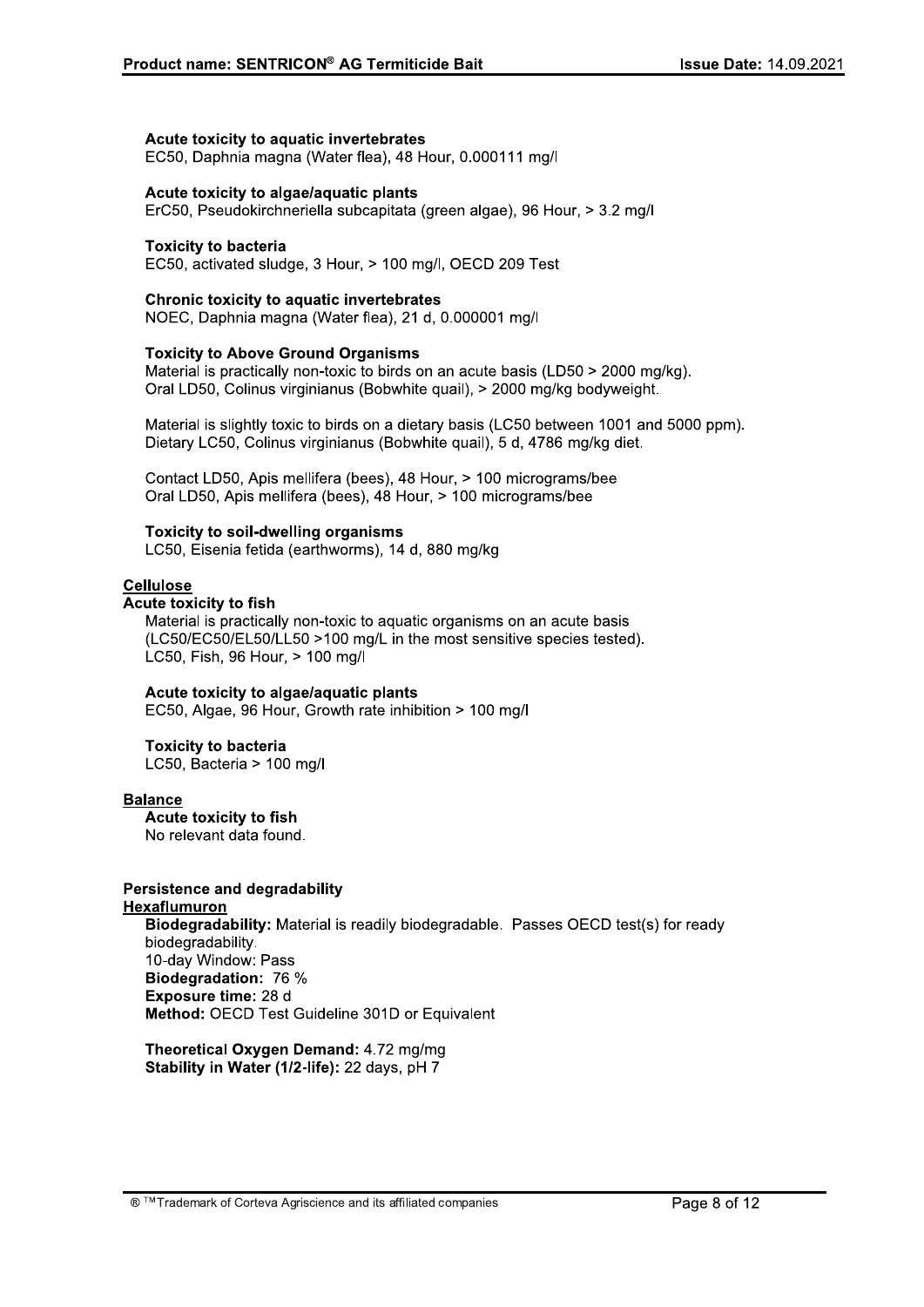## **Cellulose**

Biodegradability: Biodegradation rate may increase in soil and/or water with acclimation.

Theoretical Oxygen Demand: 1.18 mg/mg

## **Balance**

Biodegradability: No relevant data found.

## **Bioaccumulative potential**

## Hexaflumuron

Bioaccumulation: Bioconcentration potential is high (BCF > 3,000 or Log Pow between 5 and 7). Partition coefficient: n-octanol/water (log Pow): 5.68. Estimated. Bioconcentration factor (BCF): 3,800 - 5,600 Fish. 28 d. Measured

## **Cellulose**

Bioaccumulation: No bioconcentration is expected because of the relatively high molecular weight (MW greater than 1000).

## **Balance**

Bioaccumulation: No relevant data found.

## **Mobility in Soil**

## Hexaflumuron

Potential for mobility in soil is slight (Koc between 2,000 and 5,000). Partition coefficient (Koc): 3,096 - 41,170 Estimated.

## **Cellulose**

No data available.

## **Balance**

No relevant data found.

## **Results of PBT and vPvB assessment**

## **Hexaflumuron**

This substance has not been assessed for persistence, bioaccumulation and toxicity (PBT).

## **Cellulose**

This substance has not been assessed for persistence, bioaccumulation and toxicity (PBT).

## **Balance**

This substance has not been assessed for persistence, bioaccumulation and toxicity (PBT).

## Other adverse effects Hexaflumuron

No relevant data found.

## **Cellulose**

This substance is not on the Montreal Protocol list of substances that deplete the ozone layer.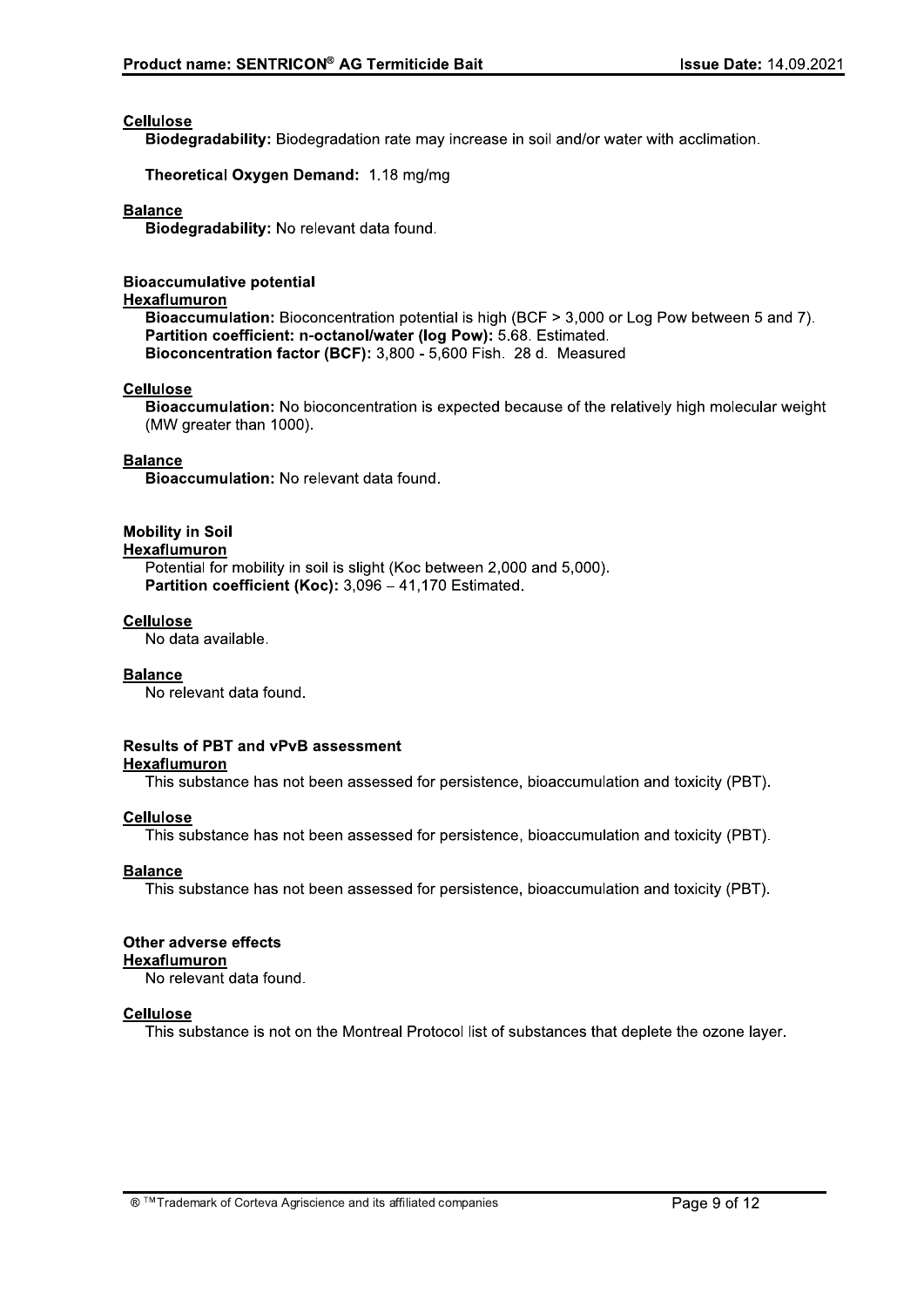## **Balance**

This substance is not on the Montreal Protocol list of substances that deplete the ozone layer.

## **13. DISPOSAL CONSIDERATIONS**

Disposal methods: If wastes and/or containers cannot be disposed of according to the product label directions, disposal of this material must be in accordance with your local or area regulatory authorities. This information presented below only applies to the material as supplied. The identification based on characteristic(s) or listing may not apply if the material has been used or otherwise contaminated. It is the responsibility of the waste generator to determine the toxicity and physical properties of the material generated to determine the proper waste identification and disposal methods in compliance with applicable requlations. If the material as supplied becomes a waste, follow all applicable regional, national and local laws.

## **14. TRANSPORT INFORMATION**

| <b>ADG</b>                                           |                                                     |                                                                      |  |  |
|------------------------------------------------------|-----------------------------------------------------|----------------------------------------------------------------------|--|--|
|                                                      | Proper shipping name                                | ENVIRONMENTALLY HAZARDOUS SUBSTANCE, SOLID,<br>N.O.S. (HEXAFLUMURON) |  |  |
|                                                      | <b>UN number</b>                                    | <b>UN 3077</b>                                                       |  |  |
|                                                      | Class                                               | 9                                                                    |  |  |
|                                                      | Packing group                                       | $\mathbf{III}$                                                       |  |  |
|                                                      | <b>Marine pollutant</b>                             | Hexaflumuron                                                         |  |  |
|                                                      | <b>Classification for SEA transport (IMO-IMDG):</b> |                                                                      |  |  |
|                                                      | Proper shipping name                                | ENVIRONMENTALLY HAZARDOUS SUBSTANCE, SOLID,<br>N.O.S. (HEXAFLUMURON) |  |  |
|                                                      | <b>UN number</b>                                    | <b>UN 3077</b>                                                       |  |  |
|                                                      | Class                                               | 9                                                                    |  |  |
|                                                      | Packing group                                       | Ш                                                                    |  |  |
|                                                      | <b>Marine pollutant</b>                             | Hexaflumuron                                                         |  |  |
|                                                      | <b>Transport in bulk</b>                            | Consult IMO regulations before transporting ocean bulk               |  |  |
|                                                      | according to Annex I or II                          |                                                                      |  |  |
|                                                      | of MARPOL 73/78 and the                             |                                                                      |  |  |
|                                                      | <b>IBC or IGC Code</b>                              |                                                                      |  |  |
| <b>Classification for AIR transport (IATA/ICAO):</b> |                                                     |                                                                      |  |  |
|                                                      | Proper shipping name                                | ENVIRONMENTALLY HAZARDOUS SUBSTANCE, SOLID,<br>N.O.S. (HEXAFLUMURON) |  |  |
|                                                      | <b>UN number</b>                                    | <b>UN 3077</b>                                                       |  |  |
|                                                      | Class                                               | 9                                                                    |  |  |
|                                                      | Packing group                                       | Ш                                                                    |  |  |

## Hazchem Code: 2Z

## **Further information:**

Environmentally Hazardous Substances meeting the descriptions of UN 3077 or UN 3082 are not subject to the Australian Code for the Transport of Dangerous Goods (ADG). This applies when transported by road or rail in packaging's that do not incorporate a receptacle exceeding 500 kg(L) or IBCs per ADG Special Provision AU01.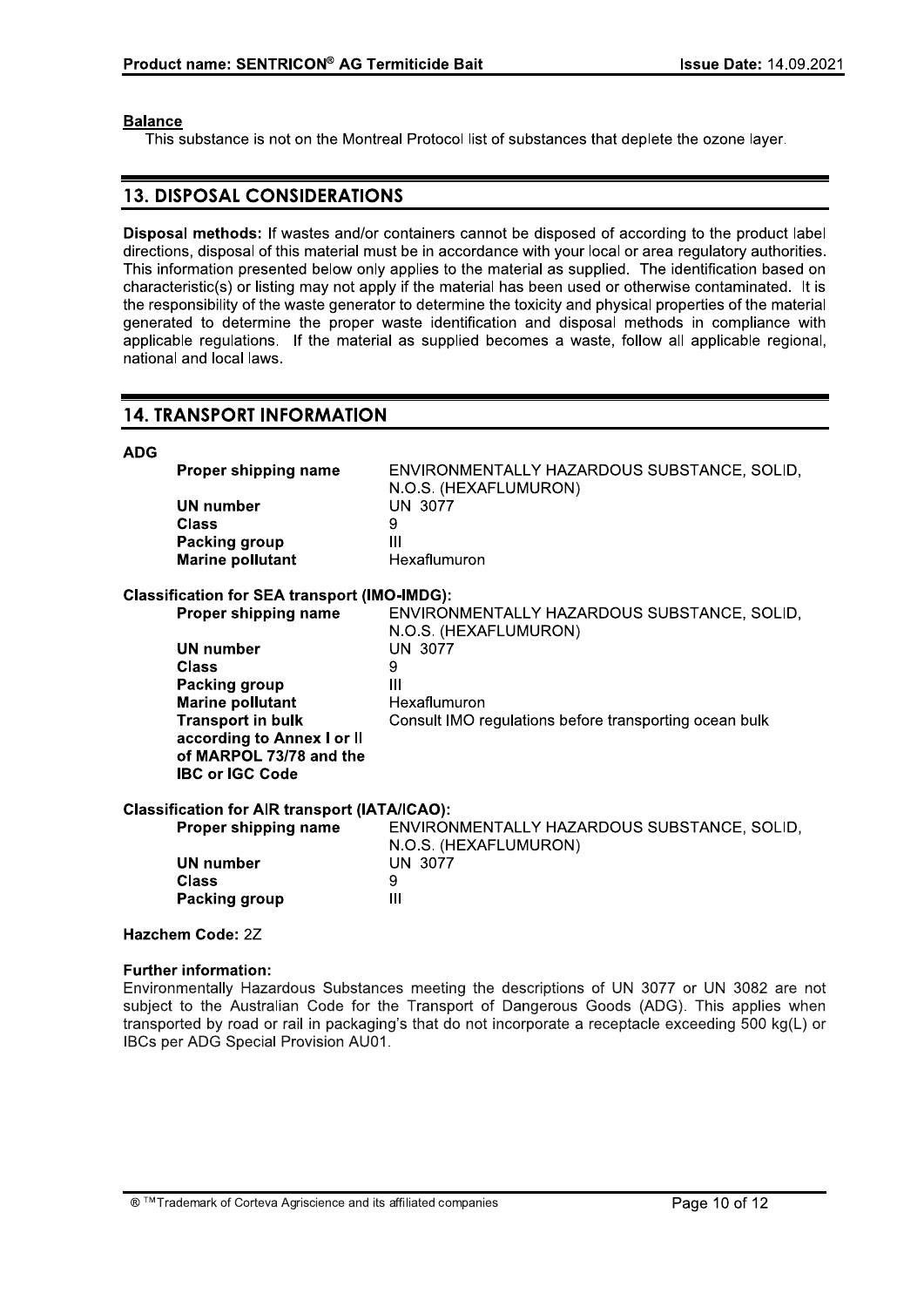Marine Pollutants in single or combination packaging containing a net quantity per single or inner packaging of 5 L or less for liguids or having a net mass per single or inner packaging of 5 KG or less for solids may be transported as non-dangerous goods as provided in section 2.10.2.7 of IMDG code and IATA special provision A197.

This information is not intended to convey all specific regulatory or operational requirements/ information relating to this product. Additional transportation system information can be obtained through an authorized sales or customer service representative. It is the responsibility of the transporting organization to follow all applicable laws, regulations and rules relating to the transportation of the material.

## **15. REGULATORY INFORMATION**

Poison Schedule: None allocated **APVMA Approval Number: 57843** 

## **16. OTHER INFORMATION**

## **Revision**

Identification Number: 101213701 / A143 / Issue Date: 14.09.2021 / Replaces: 6.01.2021 DAS Code: GF-1407 Sections amended: 5, 14

## Legend

| <b>ACGIH</b> | American Conference of Governmental Industrial Hygienists. Threshold Limit Values (TLV) |  |
|--------------|-----------------------------------------------------------------------------------------|--|
| l AU OEL     | Australia. Workplace Exposure Standards for Airborne Contaminants.                      |  |
| Dow IHG      | Dow Industrial Hygiene Guideline                                                        |  |
| l TWA        | Exposure standard - time weighted average                                               |  |

## Full text of other abbreviations

AICS - Australian Inventory of Chemical Substances: ANTT - National Agency for Transport by Land of Brazil; ASTM - American Society for the Testing of Materials; bw - Body weight; CMR - Carcinogen, Mutagen or Reproductive Toxicant; DIN - Standard of the German Institute for Standardisation; DSL -Domestic Substances List (Canada); ECx - Concentration associated with x% response; ELx - Loading rate associated with x% response; EmS - Emergency Schedule; ENCS - Existing and New Chemical Substances (Japan); ErCx - Concentration associated with x% growth rate response; ERG - Emergency Response Guide; GHS - Globally Harmonized System; GLP - Good Laboratory Practice; IARC -International Agency for Research on Cancer; IATA - International Air Transport Association; IBC -International Code for the Construction and Equipment of Ships carrying Dangerous Chemicals in Bulk; IC50 - Half maximal inhibitory concentration: ICAO - International Civil Aviation Organization: IECSC -Inventory of Existing Chemical Substances in China; IMDG - International Maritime Dangerous Goods; IMO - International Maritime Organization; ISHL - Industrial Safety and Health Law (Japan); ISO -International Organisation for Standardization; KECI - Korea Existing Chemicals Inventory; LC50 -Lethal Concentration to 50 % of a test population; LD50 - Lethal Dose to 50% of a test population (Median Lethal Dose); MARPOL - International Convention for the Prevention of Pollution from Ships; n.o.s. - Not Otherwise Specified; Nch - Chilean Norm; NO(A)EC - No Observed (Adverse) Effect Concentration; NO(A)EL - No Observed (Adverse) Effect Level; NOELR - No Observable Effect Loading Rate; NOM - Official Mexican Norm; NTP - National Toxicology Program; NZIoC - New Zealand Inventory of Chemicals; OECD - Organization for Economic Co-operation and Development; OPPTS -Office of Chemical Safety and Pollution Prevention; PBT - Persistent, Bioaccumulative and Toxic substance; PICCS - Philippines Inventory of Chemicals and Chemical Substances; (Q)SAR -